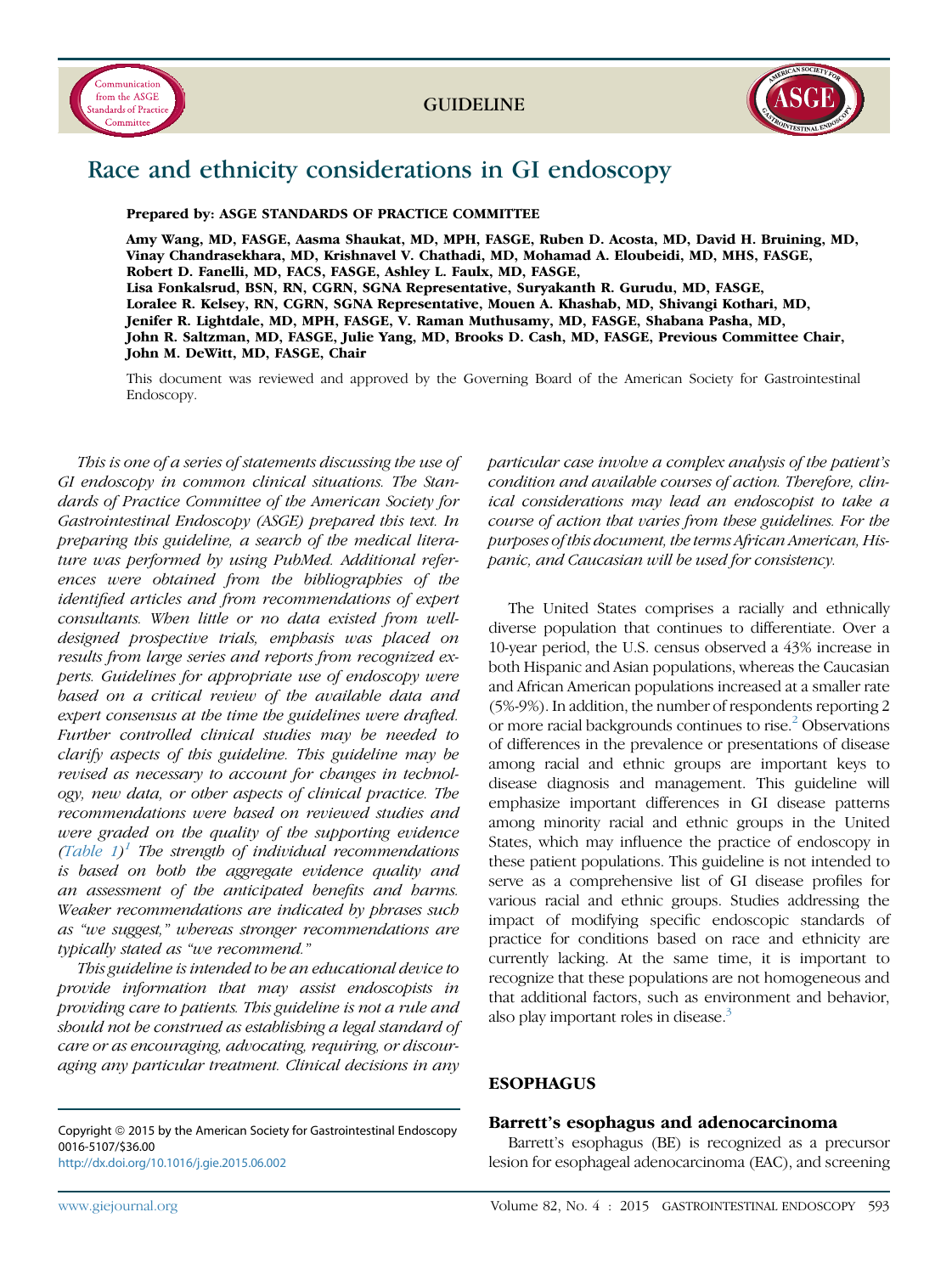| TABLE 1. GRADE system for the quality of evidence for guidelines |                                                                                                                                                  |                               |
|------------------------------------------------------------------|--------------------------------------------------------------------------------------------------------------------------------------------------|-------------------------------|
| <b>Quality of evidence</b>                                       | <b>Definition</b>                                                                                                                                | <b>Symbol</b>                 |
| High quality                                                     | Further research is very unlikely to change our confidence in the estimate of effect.                                                            | $\bigoplus\bigoplus\bigoplus$ |
| Moderate quality                                                 | Further research is likely to have an important impact on our confidence in the estimate<br>of effect and may change the estimate.               | $\bigoplus\bigoplus\bigodot$  |
| Low quality                                                      | Further research is very likely to have an important impact on our confidence in the estimate<br>of effect and is likely to change the estimate. | $\bigoplus$                   |
| Very low quality                                                 | Any estimate of effect is very uncertain.                                                                                                        | $\bigoplus$                   |
|                                                                  |                                                                                                                                                  |                               |

# <span id="page-1-0"></span>TABLE 1. GRADE system for the quality of evidence for guidelines

GRADE, Grading of Recommendations Assessment, Development and Evaluation. Adapted from Guvatt et al.<sup>[1](#page-4-0)</sup>

for BE is a well-established practice among endoscopists. $4-6$  In the United States, there has been a 3-fold to 5-fold increase in the incidence of EAC over the past 3 decades.<sup>[7-9](#page-4-0)</sup> Among racial and ethnic groups, the prevalence of EAC in Caucasian men is much higher (5.4/100,000) than in African Americans (1.4/ 100,000), Native Americans/Alaska Natives (3.0/100,000), and Asian Americans/Pacific Islanders  $(0.8/100,000).$ <sup>10</sup> Population studies have demonstrated a similar trend, with an observational study of a Kaiser membership population demonstrating highest annual incidences of BE in both sexes among non-Hispanic Caucasians (39/100,000), with lower rates among Hispanics (22/100,000), Asians (16/ 100,000), and African Americans  $(6/100,000)^{11}$  Studies outside of the United States also suggest an overall low prevalence of BE in Asian patients, with ranges of 0.4% to 2.0%, $12-16$  and a rise of EAC paralleling that of the United States has not been consistently observed.<sup>[17-21](#page-4-0)</sup> Although it is postulated that acclimation to Western lifestyle and diet will translate into increased rates of GERD and its adverse events among immigrants in the United States, there are no available data to support this assertion. As such, Caucasian race is a risk factor for development of BE and EAC, and a costeffectiveness analysis has supported the practice of endoscopic screening of Caucasian men aged >50 years who have GERD symptoms.<sup>[22](#page-4-0)</sup> Recent guidelines also support screening patients with chronic GERD symptoms and multiple risk factors regardless of race or ethnicity, but note that the maximal yield will be in Caucasian men aged >50 years[.5,23,24](#page-4-0)

## Esophageal squamous cell carcinoma

The incidence of esophageal squamous cell carcinoma (SCC) in the United States is very low and decreasing. Among men, it is the most frequent esophageal malignancy in African Americans, with an annual incidence of 9.3/100,000 compared with only 2.0/100,000 in Caucasians, 2.5/100,000 in Native Americans/Alaska Natives, and 3.0/ 100,000 in Asian Americans/Pacific Islanders. $25$  A similar pattern is seen among women, although the incidence is much lower (range 0.5/100,000-2.8/100,000). Incidence rates among new immigrants from regions of the world such as Northern China, India, and Northern Iran (areas that encompass the "esophageal cancer belt") may be

higher, because SCC is common in these areas, with an annual incidence rate of  $100/100,000$  $100/100,000$ .<sup>10</sup> Screening for esophageal squamous dysplasia with chromoendoscopy by using Lugol's solution has been explored in these high-risk regions; however, widespread acceptance has been limited because of its invasiveness, low specificity, and high costs in low-resource communities.<sup>[26](#page-5-0)</sup> There are no U.S. studies that investigate the use of endoscopic screening for SCC, and currently there are insufficient data to support race-specific or ethnicity-specific screening guidelines for this malignancy.

## **STOMACH**

## Gastric neoplasia and Helicobacter pylori infection

Gastric cancer is the 16th most common cause of cancer in the United States but remains one of the leading causes of cancer mortality worldwide.[27,28](#page-5-0) The incidence of gastric cancer is high in Asia-Pacific regions including Japan, Korea, China, Taiwan, and Malaysia as well as South America, Central Europe, South Africa, and Russia.<sup>[29-31](#page-5-0)</sup> The reported incidence of gastric cancer is much lower in the United States but is significantly higher among African Americans, Hispanics, and Native Americans compared with Caucasians. $4,32$  Between 2007 and 2011, the incidence of gastric cancer in the United States per 100,000 men was 9.2 for Caucasians, compared with 15.3 for African Americans, 14.9 for Asians, 12.9 for Native Americans, and 14.8 for Hispanics. During the same period, the incidence of gastric cancer in the United States per 100,000 women was 4.5 for Caucasians, 8.5 for African Americans, 9.0 for Asians, 7.3 for Native Americans, and 8.3 for Hispanics.<sup>[32](#page-5-0)</sup> The majority of gastric cancers are diagnosed late and are associated with a poor prognosis. Thus, screening and surveillance strategies for high-risk populations have been advocated.

In 1994, the World Health Organization classified Helico*bacter pylori* infection as a type I carcinogen in humans.<sup>[33](#page-5-0)</sup> Systematic reviews of case-control studies suggest that 65% to 80% of non-cardia gastric adenocarcinomas can be attributed to this infection.<sup>[34,35](#page-5-0)</sup> In Chinese, Korean,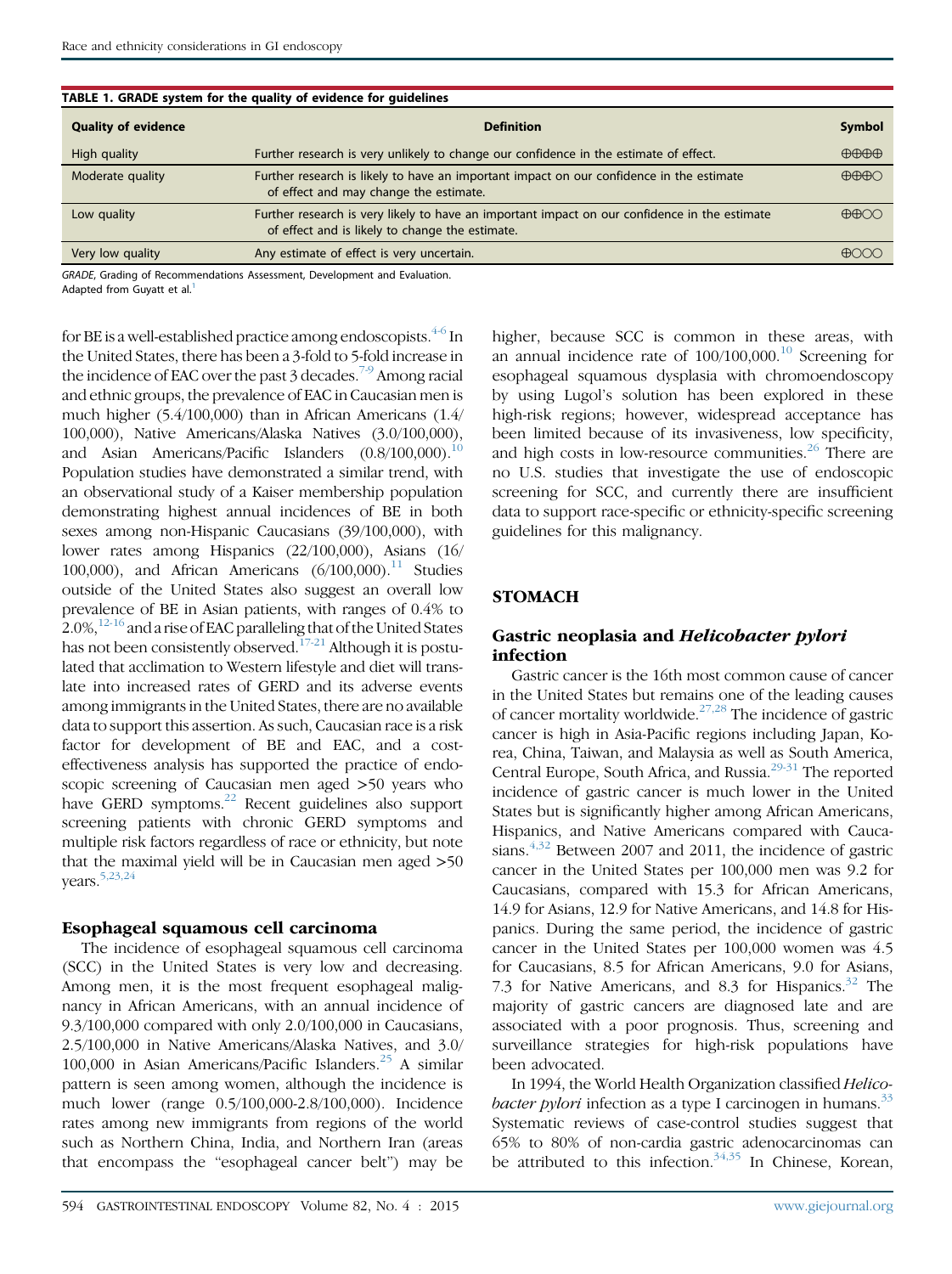Japanese, and Vietnamese populations, H pylori infection rates can be as high as  $51\%$  to  $72\%$ ,  $36-40$  whereas the prevalence of infection in areas of South America, Russia, and Siberia is  $41\%$ ,  $64\%$ , and  $94\%$ , respectively.  $41-43$  Population screening and treatment of the bacterium in high-risk areas is preferably performed before the development of precancerous gastric lesions. Several campaigns in Korea, Japan, and areas of China and Taiwan suggest that eradication in a high-risk population significantly reduces the incidence of gastric cancer.  $44,45$  Furthermore, a recent meta-analysis of 6 randomized controlled trials indicated that screening for and eradicating H pylori reduces the incidence of gastric cancer in healthy, asymptomatic, infected Asian individuals (relative risk 0.66; 95% confidence interval [CI], 0.46-  $0.95$ ).<sup>[46](#page-5-0)</sup> Cost-effectiveness models indicate that screening for and treating  $H$  pylori has the potential to reduce the risk for gastric cancer at a reasonable cost, and this benefit is even more evident for groups at high risk for the develop-ment of gastric cancer.<sup>[47-49](#page-5-0)</sup> Current Japanese guidelines on gastric cancer screening do not advocate universal screening for H pylori,<sup>[50](#page-5-0)</sup> although the most recent Asia-Pacific gastric cancer consensus guidelines suggest that in high-risk countries, screening for  $H$  *pylori* infection should start beginning as early as 18 years of age, or 10 to 20 years before the initial incidence of gastric cancer begins to rise within the population. H pylori screening is not recommended for low-risk populations.<sup>51</sup>

The prevalence and incidence of  $H$  pylori infection in the United States varies among different racial and ethnic groups. One study from 1992 found that—when data were adjusted for age, income, and education-African Americans and Hispanics had an H pylori prevalence of 70% to 80%, whereas the prevalence was only 34% in Caucasians. $52$  A more recent study demonstrated that among a bariatric treatment population, prevalence of H pylori was 36% in Hispanics, 29% in African Americans, and 15% in Caucasians  $(P = .008)^{53}$  $(P = .008)^{53}$  $(P = .008)^{53}$  A study of sera collected from 1988 to 1991 as part of the National Health and Nutritional Examination Survey found age-adjusted prevalence rates of H pylori to be 52.7% in non-Hispanic African Americans and 61.6% in Mexican Americans, compared with  $26.2\%$  in non-Hispanic Caucasians.<sup>54</sup> When data were adjusted further for other risk factors, both minority groups were 2 to 3 times more likely to harbor H pylori infection than non-Hispanic Caucasians, although evidence suggests that  $H$  *pylori* prevalence may decrease with successive generations in the United States.<sup>[55](#page-5-0)</sup>

The precancerous conditions mediated by chronic H pylori infection include atrophic gastritis (AG), intestinal metaplasia (IM), and dysplasia. In one study from the southwestern United States, the prevalence of gastric IM was significantly higher in Hispanics and African Americans combined (50%) compared with non-Hispanic Caucasians  $(13%)$ .<sup>56</sup> This study also found that AG and IM in this population were associated with a low gastric cancer risk. A recent study examining a large, multiethnic population in the United States demonstrated that those of Hispanic and Asian ancestry were more likely to have IM and AG compared with Caucasians and African Americans.<sup>[57](#page-5-0)</sup> There are insufficient data to support universal surveillance of AG and gastric IM, although patients at perceived increased risk of gastric cancer based on race or ethnic background or family history may benefit from surveillance for gastric IM.

In select Asian countries, biennial endoscopic, fluorographic, or upper GI radiographic screening of asymptomatic individuals for gastric cancer is performed, typically beginning around 40 years of age.<sup>[50,58](#page-5-0)</sup> In Japan and Korea, where the prevalence of gastric cancer is among the highest in the world, screening programs may have contributed to an earlier detection and significant decrease in gastric cancer mortality,<sup>[51,59](#page-5-0)</sup> although some studies suggest that this observed decrease also may stem from changes in diet and lifestyle.<sup>[60](#page-5-0)</sup> Several additional studies support endoscopic screening of gastric cancer as an appropriate and cost-effective practice in mass populations with a high incidence of disease.  $61-64$  A recent study of cancer incidence and mortality in East Asian Americans in California found that Chinese, Vietnamese, Korean, and Japanese Americans had higher rates of death from gastric cancer than non-Hispanic European Americans, with Koreans having the greatest risk among these groups. $65$  There are no studies that demonstrate a beneficial effect of endoscopic screening for gastric cancer in these high-risk racial or ethnic groups in the United States. However, in accordance with recent recommendations regarding screening for gastric cancer in populations within the Asian-Pacific region, $51$  endoscopic screening for gastric cancer in firstgeneration U.S. immigrants from high-risk regions (ie, Japan, China, Russia, and South America) may be considered for those aged 40 years, particularly if there is a family history of gastric cancer in a first-degree relative. $66$ 

## **COLON**

## Colorectal neoplasia

Colorectal cancer (CRC) is a major public health issue in the United States because it is the second leading cause of cancer mortality.[67,68](#page-6-0) The incidence of CRC in the United States is among the highest in the world, and screening has reduced mortality.<sup>[69-71](#page-6-0)</sup> Differences in CRC incidence and mortality exist between racial and ethnic groups. For example, African Americans with CRC have a higher mortal-ity risk compared with Caucasians<sup>[72,73](#page-6-0)</sup> and a younger age at presentation.<sup>[74-76](#page-6-0)</sup> However, it is unknown whether these differences are related to tumor biology, $\frac{7}{7}$  disparities in access to health care<sup>[78](#page-6-0)</sup> or treatment,<sup>[79](#page-6-0)</sup> socioeconomic factors, $80$  or cultural barriers.<sup>[81](#page-6-0)</sup> A recent study on cancer incidence that used data from the National Cancer Institute Surveillance, Epidemiology, and End Results (SEER) Program $82$ hypothesized that reported cancer-diagnosis age might be over-stated for the younger African American population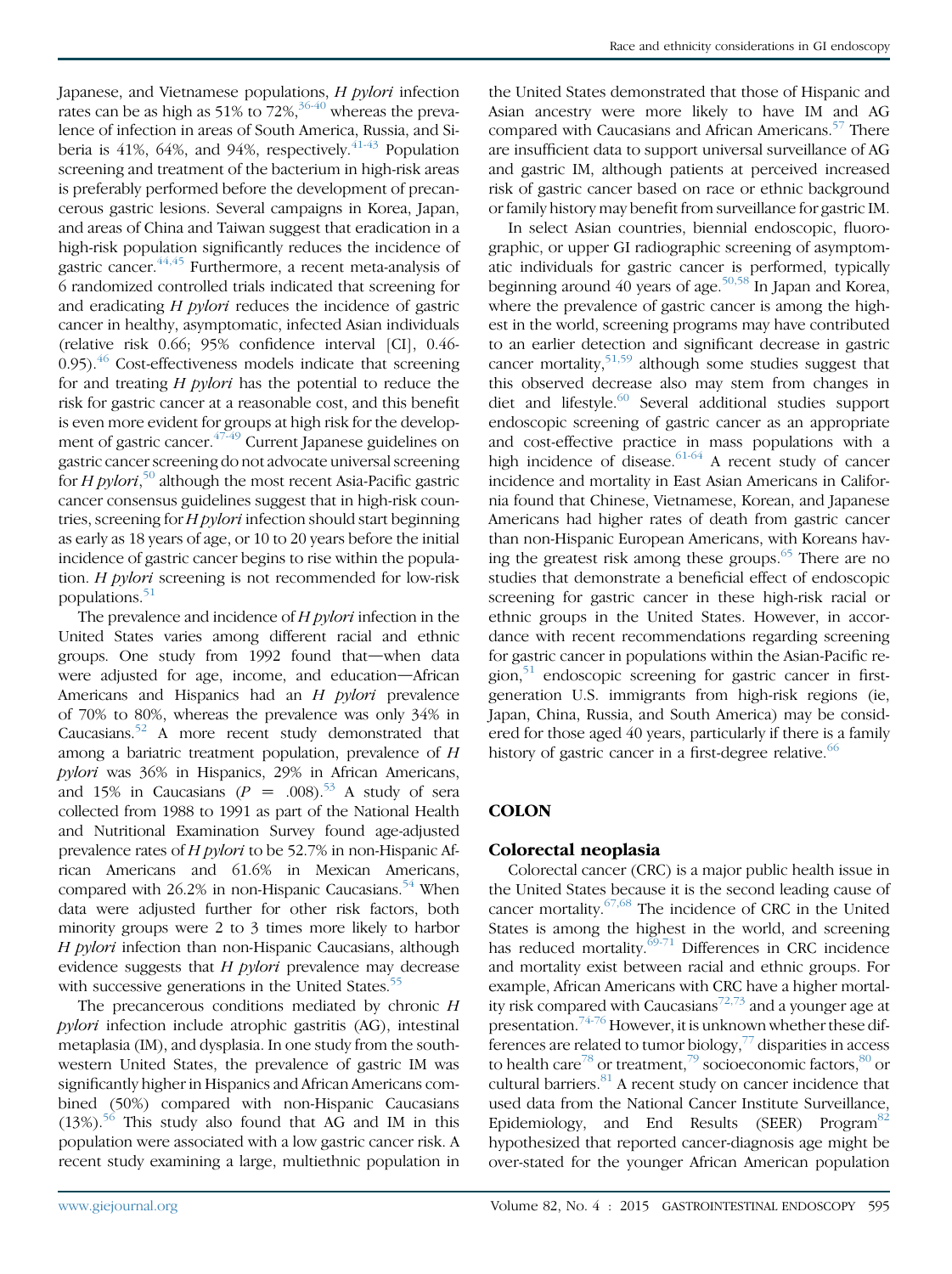because of proportionally fewer African Americans in the older age group. By adjusting for differences in population age distribution, this study demonstrated a reduction in the difference in cancer-diagnosis age to  $\lt3$  years.<sup>[83](#page-6-0)</sup> Data regarding prevalence of adenomatous polyps in various race and/or ethnicity populations are mixed. An analysis of data from the Clinical Outcomes Research Initiative regarding the prevalence and location of polyps identified on screening colonoscopy determined that African American men (odds ratio [OR] 1.16; 95% CI, 1.01-1.34) and women (OR 1.62; 95% CI, 1.39-1.89) were more likely than age-matched Caucasians to have polyps >9 mm in diameter.<sup>[84](#page-6-0)</sup> When analyzed by age, African American men  $(P = .03)$  and women  $(P < .001)$  were more likely than Caucasian men and women to have polyps >9 mm in diameter proximal to the splenic flexure. A more recent study of more than 20,000 patients also demonstrated that proximal adenomas were more common among African Americans than Caucasians, but the overall prevalence of adenomas was similar by race.<sup>[85](#page-6-0)</sup> Recognition of differences in CRC incidence and mortality rates as well as disparities in health care among African Americans compared with Caucasians has led some to suggest that African Americans should be screened earlier than Caucasians. $3,86$  This suggestion is advocated by some groups recommending that CRC screening in African American men and women begin at <50 years of age, with the preferred test being colonoscopy.[87-89](#page-6-0) Potential advantages of this strategy are increasing awareness and possibly compliance with screening for certain racial and/or ethnic groups. The potential disadvantages are burdening the limited colonoscopy capacity, adding undue anxiety to African American patients, lengthtime and lead-time bias, and adding complexity to current screening guidelines, which may decrease overall compliance. Studies are needed to compare the effectiveness of earlier screening strategies in African Americans and the downstream effects of this recommendation. Variables from earlier screening that require investigation include the impact on the incidence of cancer diagnosis, differences in treatment and survival, and understanding the programmatic implications of alternative screening strategies. In the meantime, physicians should continue shared decision making with their patients, taking into account risk factors, compliance with screening, and other socioeconomic and cultural factors, and they should decide patient age for screening and modality of screening.

The latest data from  $SEER^{82}$  show that CRC incidence rates in Hispanics are similar to those in non-Hispanic Caucasians and are declining. A prospective cohort study showed that both Hispanic and African American populations had rates of advanced neoplasia (10.8% and 12.2%, respectively) similar to those observed in the Caucasian population[.90](#page-6-0) However, CRC screening rates in Hispanics are lower than in Caucasians and African Americans.<sup>91</sup> Although recent SEER data also suggest that CRC incidence rates in Native Americans are declining, a recent study investigating CRC incidence among American Indians and Alaskan Natives demonstrates varying trends throughout different regions of the United States. $82,92$  A recent analysis of cancer incidence and mortality of various East Asian American populations in California identified a higher rate of CRC in Japanese Americans compared with other Asian populations and non-Hispanic European Americans.<sup>65</sup> Current data are insufficient to determine whether or not early screening in these minority populations is needed or cost-effective on a population scale. Therefore, current population-based CRC screening recommendations should be followed with these patients, with deviations based on clinical judgment.

## Screening rates and strategies

Abundant data demonstrate that CRC screening is effective in reducing colon cancer incidence and mortality,  $67,93,94$ and guidelines for screening are well-established. Despite this, participation in CRC screening programs among minority ethnic and racial groups lags behind that of Caucasian Americans,  $95$  yet these differences may be decreasing. The 2012 Behavioral Risk Factor Surveillance System survey<sup>[91](#page-6-0)</sup> found that rates of screening (about 65%) were the same for Caucasians and African Americans. As an aggregate group, Asian Americans/Pacific Islanders have lower screening rates compared with Caucasians (54% vs 65%). Filipinos, Koreans, Pacific Islanders, and South Asians are less likely than Chinese, Japanese, and Vietnamese to receive colorectal cancer screening. $96,97$ 

As screening programs develop and evolve for GI-related cancers, it is imperative to ascertain or be cognizant of factors among ethnic and racial groups that may impede participation. These factors may include differences in socioeconomic status, access to health care, cultural attitudes, religious beliefs, and communication barriers.<sup>98-100</sup> Many public health intervention programs have explored these variables to maximize screening among minority groups. Tailored patient education programs with navigation services may improve compliance with CRC screening<sup>[99,101,102](#page-6-0)</sup> and may be adequate to overcome cultural obstacles to screening. Several studies have suggested that specialized strategies for screening recruitment, such as proactive mailing of fecal occult stool testing cards, physician-directed recommendations, and broadening colon cancer screening modality options may increase screening in specific racial and/or ethnic groups. $99,103-105$  Further research is necessary to explore and refine approaches to maximizing participation among diverse groups.

In summary, several GI diseases demonstrate racial and ethnic differences in epidemiology. Practitioners should be aware of these differences, because alteration of diagnostic and management strategies may help reduce racial and ethnic disparity in health care outcomes. As screening programs develop and evolve, health care providers should be cognizant of socioeconomic and cultural factors that may impact participation.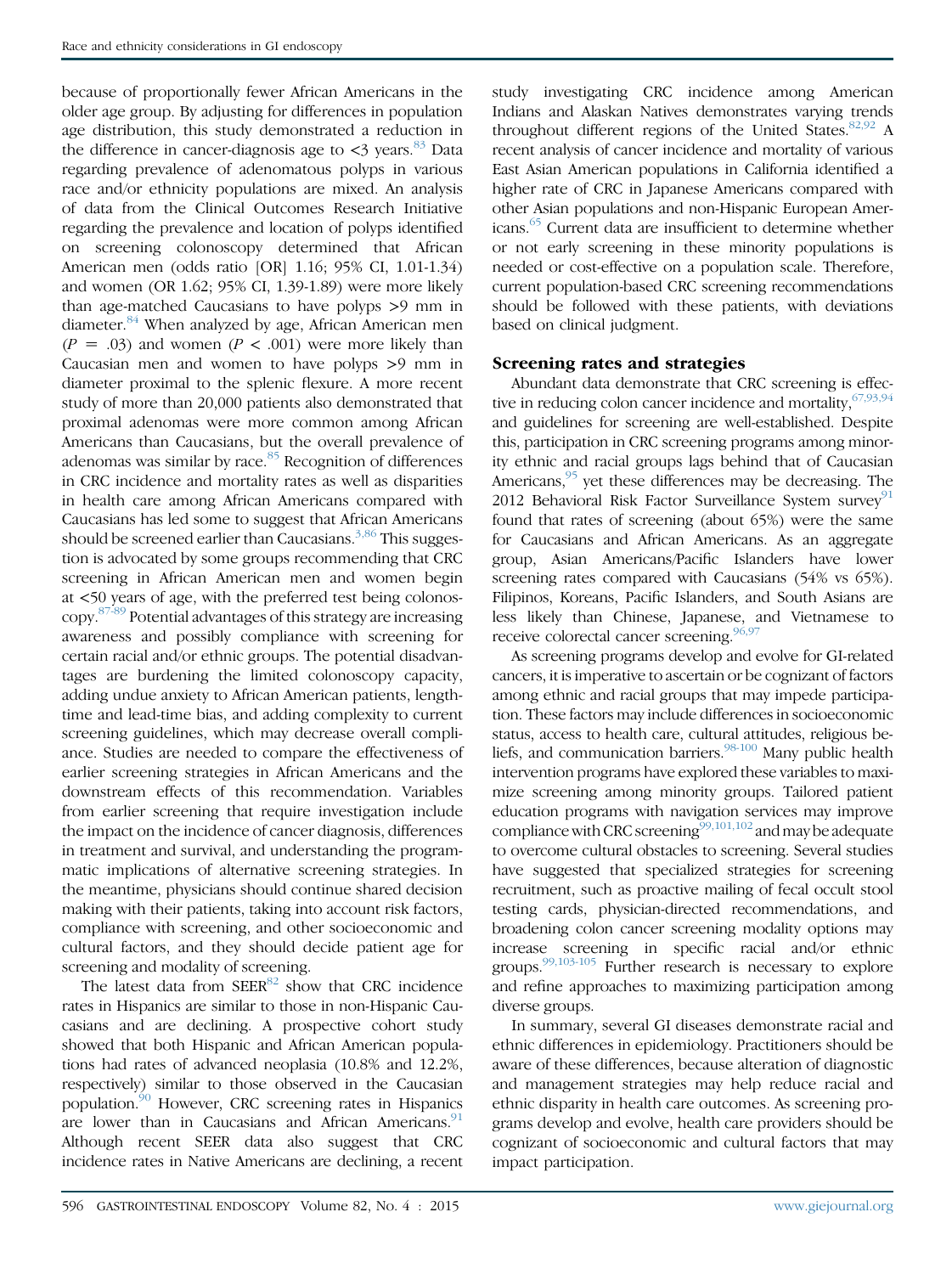#### <span id="page-4-0"></span>DISCLOSURE

K. Chathadi and V. Chandrasekhara are consultants to Boston Scientific. R. Fanelli is the owner and director of New Wave Surgical, owner of Allusion Technologies, owner of Mosaic Medical, advisor and receiver of royalties from Cook Surgical, and consultant to Endogastric Solutions. M. Khashab is a consultant to and member of the Medical Advisory Board for Boston Scientific and a consultant to Olympus and receives research support from Cook Medical. V. Muthusamy is a consultant to Boston Scientific and Covidien GI Solutions and is a stockholder in CapsoVision. All other authors disclosed no financial relationships relevant to this publication.

#### RECOMMENDATIONS

- 1. Although Caucasian race is a recognized risk factor for Barrett's esophagus, we suggest that screening EGD for Barrett's esophagus or esophageal cancer should be based on the presence of multiple risk factors rather than ethnicity alone.  $\oplus \oplus \odot \odot$
- 2. We do not recommend screening EGD for squamous cell carcinoma based solely on race or ethnicity because of insufficient supporting evidence.  $\bigoplus$ OOO
- 3. We suggest screening for and treating H pylori in racial and/or ethnic groups at high risk for gastric cancer.  $\bigoplus$  $\bigodot$
- 4. We suggest EGD for surveillance in patients with gastric atrophic gastritis or intestinal metaplasia coupled with an increased risk of gastric cancer because of ethnic background, extensive anatomic distribution, or family history.  $\oplus \oplus \odot \odot$
- 5. Screening EGD for gastric cancer may be considered in new U.S. immigrants from high-risk regions around the world including Korea, Japan, China, Russia, and South America, especially if there is a family history of gastric cancer in a first-degree relative.  $\oplus \oplus \odot \odot$
- 6. We suggest that CRC screening strategies be emphasized and personalized for minority racial and ethnic groups who have lower screening utilization rates.  $\oplus \oplus \odot \odot$

Abbreviations: ASGE, American Society for Gastrointestinal Endoscopy; AG, atrophic gastritis; BE, Barrett's esophagus; CRC, colorectal cancer; EAC, esophageal adenocarcinoma; IM, intestinal metaplasia; SCC, squamous cell carcinoma; SEER, Surveillance, Epidemiology, and End Results.

#### **REFERENCES**

- 1. [Guyatt GH, Oxman AD, Vist GE, et al. GRADE Working Group. GRADE:](http://refhub.elsevier.com/S0016-5107(15)02526-2/sref1) [an emerging consensus on rating quality of evidence and strength of](http://refhub.elsevier.com/S0016-5107(15)02526-2/sref1) [recommendations. BMJ 2008;336:924-6.](http://refhub.elsevier.com/S0016-5107(15)02526-2/sref1)
- 2. Humes KR, Jones NA, Ramirez RR. Overview of race and Hispanic origin: 2010. 2010 Census Briefs. Available at: [http://www.census.](http://www.census.gov/prod/cen2010/briefs/c2010br-02.pdf) [gov/prod/cen2010/briefs/c2010br-02.pdf](http://www.census.gov/prod/cen2010/briefs/c2010br-02.pdf). Accessed December 7, 2014. Issued March 2011 (online).
- 3. [Shriver MD. Ethnic variation as a key to the biology of human disease.](http://refhub.elsevier.com/S0016-5107(15)02526-2/sref3) [Ann Intern Med 1997;127:401-3](http://refhub.elsevier.com/S0016-5107(15)02526-2/sref3).
- 4. [ASGE Standards of Practice Committee; Hirota WK, Zuckerman MJ,](http://refhub.elsevier.com/S0016-5107(15)02526-2/sref4) [Adler DG, et al. ASGE guideline: the role of endoscopy in the surveil](http://refhub.elsevier.com/S0016-5107(15)02526-2/sref4)[lance of premalignant conditions of the upper GI tract. Gastrointest](http://refhub.elsevier.com/S0016-5107(15)02526-2/sref4) [Endosc 2006;63:570-80.](http://refhub.elsevier.com/S0016-5107(15)02526-2/sref4)
- 5. [Wang KK, Sampliner RE. Updated guidelines 2008 for the diagnosis,](http://refhub.elsevier.com/S0016-5107(15)02526-2/sref5) [surveillance and therapy of Barrett](http://refhub.elsevier.com/S0016-5107(15)02526-2/sref5)'s esophagus. Am J Gastroenterol [2008;103:788-97](http://refhub.elsevier.com/S0016-5107(15)02526-2/sref5).
- 6. [Fock KM, Talley NJ, Fass R, et al. Asia-Pacific consensus on the man](http://refhub.elsevier.com/S0016-5107(15)02526-2/sref6)[agement of gastroesophageal reflux disease: update. J Gastroenterol](http://refhub.elsevier.com/S0016-5107(15)02526-2/sref6) [Hepatol 2008;23:8-22.](http://refhub.elsevier.com/S0016-5107(15)02526-2/sref6)
- 7. [Bollschweiler E, Wolfgarten E, Gutschow C, et al. Demographic varia](http://refhub.elsevier.com/S0016-5107(15)02526-2/sref7)[tions in the rising incidence of esophageal adenocarcinoma in white](http://refhub.elsevier.com/S0016-5107(15)02526-2/sref7) [males. Cancer 2001;92:549-55](http://refhub.elsevier.com/S0016-5107(15)02526-2/sref7).
- 8. [Brown LM, Devesa SS, Chow WH. Incidence of adenocarcinoma of the](http://refhub.elsevier.com/S0016-5107(15)02526-2/sref8) [esophagus among white Americans by sex, stage, and age. J Natl](http://refhub.elsevier.com/S0016-5107(15)02526-2/sref8) [Cancer Inst 2008;100:1184-7](http://refhub.elsevier.com/S0016-5107(15)02526-2/sref8).
- 9. [Crane SJ, Richard Locke G 3rd, Harmsen WS, et al. The changing inci](http://refhub.elsevier.com/S0016-5107(15)02526-2/sref9)[dence of oesophageal and gastric adenocarcinoma by anatomic sub](http://refhub.elsevier.com/S0016-5107(15)02526-2/sref9)[site. Aliment Pharmacol Ther 2007;25:447-53.](http://refhub.elsevier.com/S0016-5107(15)02526-2/sref9)
- 10. [Rustgi AK. Esophageal neoplasms. Textbook of gastroenterology. 3rd](http://refhub.elsevier.com/S0016-5107(15)02526-2/sref10) [ed. Philadelphia: Lippincott Williams & Wilkins; 1999. p.1278-303](http://refhub.elsevier.com/S0016-5107(15)02526-2/sref10).
- 11. [Corley DA, Kubo A, Levin TR, et al. Race, ethnicity, sex and temporal](http://refhub.elsevier.com/S0016-5107(15)02526-2/sref11) differences in Barrett'[s oesophagus diagnosis: a large community](http://refhub.elsevier.com/S0016-5107(15)02526-2/sref11)[based study, 1994-2006. Gut 2009;58:182-8.](http://refhub.elsevier.com/S0016-5107(15)02526-2/sref11)
- 12. [Rosaida MS, Goh KL. Gastro-oesophageal reflux disease, reflux oeso](http://refhub.elsevier.com/S0016-5107(15)02526-2/sref12)[phagitis and non-erosive reflux disease in a multiracial Asian popula](http://refhub.elsevier.com/S0016-5107(15)02526-2/sref12)[tion: a prospective, endoscopy based study. Eur J Gastroenterol](http://refhub.elsevier.com/S0016-5107(15)02526-2/sref12) [Hepatol 2004;16:495-501](http://refhub.elsevier.com/S0016-5107(15)02526-2/sref12).
- 13. [Wong WM, Lam SK, Hui WM, et al. Long-term prospective follow-up](http://refhub.elsevier.com/S0016-5107(15)02526-2/sref13) [of endoscopic oesophagitis in southern Chinese](http://refhub.elsevier.com/S0016-5107(15)02526-2/sref13)-prevalence and [spectrum of the disease. Aliment Pharmacol Ther 2002;16:2037-42.](http://refhub.elsevier.com/S0016-5107(15)02526-2/sref13)
- 14. [Tseng PH, Lee YC, Chiu HM, et al. Prevalence and clinical characteris](http://refhub.elsevier.com/S0016-5107(15)02526-2/sref14)tics of Barrett'[s esophagus in a Chinese general population. J Clin](http://refhub.elsevier.com/S0016-5107(15)02526-2/sref14) [Gastroenterol 2008;42:1074-9](http://refhub.elsevier.com/S0016-5107(15)02526-2/sref14).
- 15. [Yilmaz N, Tuncer K, Tuncyurek M, et al. The prevalence of Barrett](http://refhub.elsevier.com/S0016-5107(15)02526-2/sref15)'s [esophagus and erosive esophagitis in a tertiary referral center in](http://refhub.elsevier.com/S0016-5107(15)02526-2/sref15) [Turkey. Turk J Gastroenterol 2006;17:79-83](http://refhub.elsevier.com/S0016-5107(15)02526-2/sref15).
- 16. [Bafandeh Y, Esmaili H, Aharizad S. Endoscopic and histologic findings](http://refhub.elsevier.com/S0016-5107(15)02526-2/sref16) [in Iranian patients with heartburn. Indian J Gastroenterol 2005;24:](http://refhub.elsevier.com/S0016-5107(15)02526-2/sref16) [236-8.](http://refhub.elsevier.com/S0016-5107(15)02526-2/sref16)
- 17. [Yee YK, Cheung TK, Chan AO, et al. Decreasing trend of esophageal](http://refhub.elsevier.com/S0016-5107(15)02526-2/sref17) [adenocarcinoma in Hong Kong. Cancer Epidemiol Biomarkers Prev](http://refhub.elsevier.com/S0016-5107(15)02526-2/sref17) [2007;16:2637-40](http://refhub.elsevier.com/S0016-5107(15)02526-2/sref17).
- 18. [Fernandes ML, Seow A, Chan YH, et al. Opposing trends in incidence](http://refhub.elsevier.com/S0016-5107(15)02526-2/sref18) [of esophageal squamous cell carcinoma and adenocarcinoma in a](http://refhub.elsevier.com/S0016-5107(15)02526-2/sref18) [multi-ethnic Asian country. Am J Gastroenterol 2006;101:1430-6.](http://refhub.elsevier.com/S0016-5107(15)02526-2/sref18)
- 19. [Chung JW, Lee GH, Choi KS, et al. Unchanging trend of esophagogas](http://refhub.elsevier.com/S0016-5107(15)02526-2/sref19)[tric junction adenocarcinoma in Korea: experience at a single institu](http://refhub.elsevier.com/S0016-5107(15)02526-2/sref19)tion based on Siewert'[s classification. Dis Esophagus 2009;22:676-81](http://refhub.elsevier.com/S0016-5107(15)02526-2/sref19).
- 20. [Lu CL, Lang HC, Luo JC, et al. Increasing trend of the incidence of](http://refhub.elsevier.com/S0016-5107(15)02526-2/sref20) [esophageal squamous cell carcinoma, but not adenocarcinoma, in](http://refhub.elsevier.com/S0016-5107(15)02526-2/sref20) [Taiwan. Cancer Causes Control 2010;21:269-74](http://refhub.elsevier.com/S0016-5107(15)02526-2/sref20).
- 21. [Chen MJ, Lee YC, Chiu HM, et al. Time trends of endoscopic and path](http://refhub.elsevier.com/S0016-5107(15)02526-2/sref21)[ological diagnoses related to gastroesophageal reflux disease in a](http://refhub.elsevier.com/S0016-5107(15)02526-2/sref21) [Chinese population: eight years single institution experience. Dis](http://refhub.elsevier.com/S0016-5107(15)02526-2/sref21) [Esophagus 2010;23:201-7.](http://refhub.elsevier.com/S0016-5107(15)02526-2/sref21)
- 22. [Inadomi JM, Sampliner R, Lagergren J, et al. Screening and surveil](http://refhub.elsevier.com/S0016-5107(15)02526-2/sref22)[lance for Barrett esophagus in high-risk groups: a cost-utility analysis.](http://refhub.elsevier.com/S0016-5107(15)02526-2/sref22) [Ann Intern Med 2003;138:176-86](http://refhub.elsevier.com/S0016-5107(15)02526-2/sref22).
- 23. [Spechler SJ, Sharma P, Souza RF, et al. American Gastroenterological](http://refhub.elsevier.com/S0016-5107(15)02526-2/sref23) [Association medical position statement on the management of Bar](http://refhub.elsevier.com/S0016-5107(15)02526-2/sref23)rett'[s esophagus. Gastroenterology 2011;140:1084-91.](http://refhub.elsevier.com/S0016-5107(15)02526-2/sref23)
- 24. [Fitzgerald RC, di Pietro M, Ragunath K, et al. British Society of Gastro](http://refhub.elsevier.com/S0016-5107(15)02526-2/sref24)[enterology guidelines on the diagnosis and management of Barrett](http://refhub.elsevier.com/S0016-5107(15)02526-2/sref24)'s [oesophagus. Gut 2014;63:7-42](http://refhub.elsevier.com/S0016-5107(15)02526-2/sref24).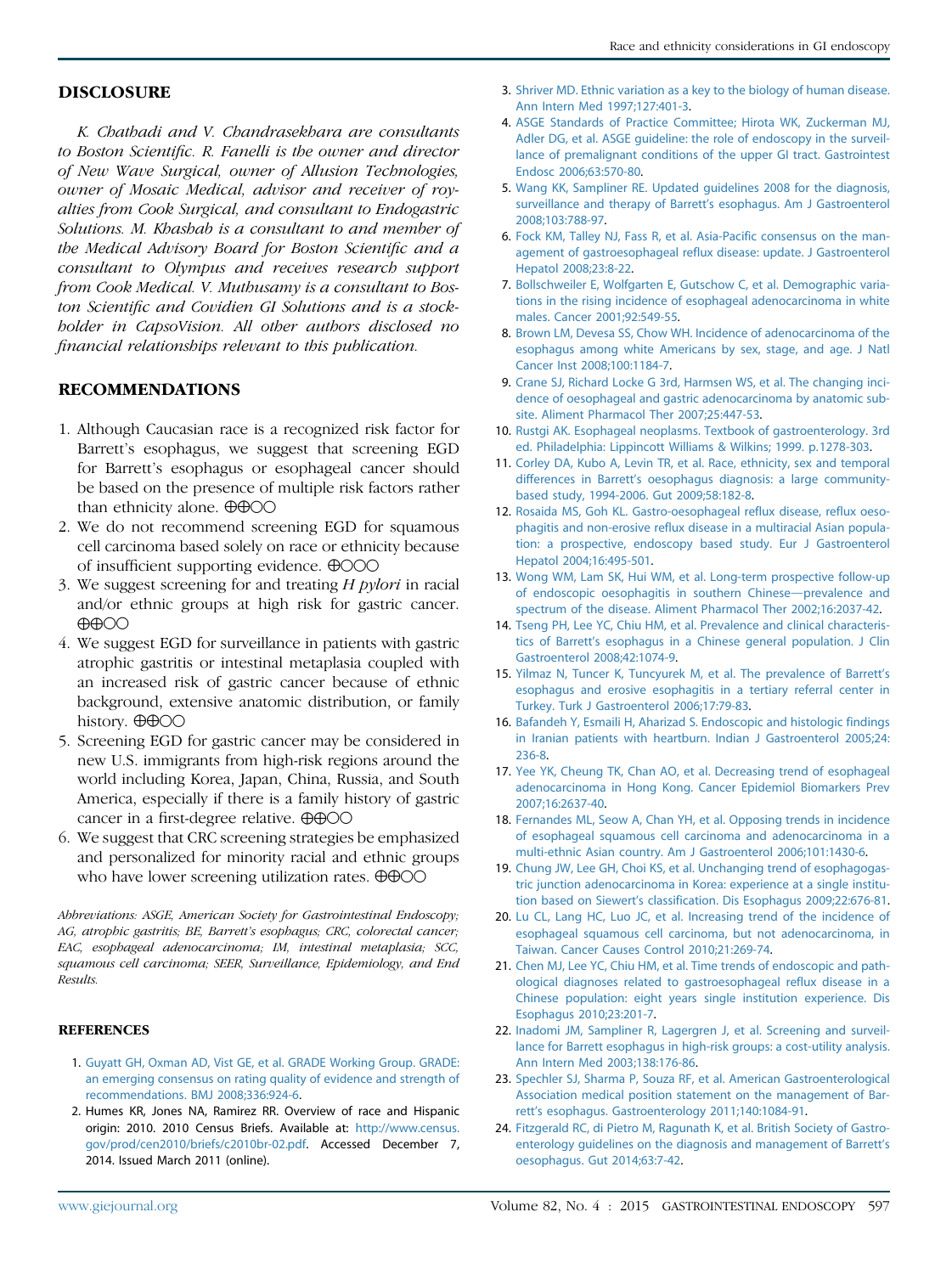- <span id="page-5-0"></span>25. [Trivers KF, Sabatino SA, Stewart SL. Trends in esophageal cancer inci](http://refhub.elsevier.com/S0016-5107(15)02526-2/sref25)[dence by histology, United States, 1998-2003. Int J Cancer 2008;123:](http://refhub.elsevier.com/S0016-5107(15)02526-2/sref25) [1422-8](http://refhub.elsevier.com/S0016-5107(15)02526-2/sref25).
- 26. [Roshandel G, Nourouzi A, Pourshams A, et al. Endoscopic screening](http://refhub.elsevier.com/S0016-5107(15)02526-2/sref26) [for esophageal squamous cell carcinoma. Arch Iran Med 2013;16:](http://refhub.elsevier.com/S0016-5107(15)02526-2/sref26) [351-7](http://refhub.elsevier.com/S0016-5107(15)02526-2/sref26).
- 27. Cancer Research UK. Worldwide cancer incidence statistics. Available at: [http://www.cancerresearchuk.org/cancer-info/cancerstats/world/](http://www.cancerresearchuk.org/cancer-info/cancerstats/world/incidence/#Common) [incidence/#Common](http://www.cancerresearchuk.org/cancer-info/cancerstats/world/incidence/#Common). Accessed December 7, 2014.
- 28. International Agency for Research on Cancer. World Health Organization. GLOBOCAN 2012: Estimated cancer incidence, mortality and prevalence worldwide in 2012. Available at: <http://globocan.iarc.fr/>. Accessed December 7, 2014.
- 29. [Correa P, Piazuelo MB, Camargo MC. The future of gastric cancer pre](http://refhub.elsevier.com/S0016-5107(15)02526-2/sref29)[vention. Gastric Cancer 2004;7:9-16.](http://refhub.elsevier.com/S0016-5107(15)02526-2/sref29)
- 30. [Pineros M, Gamboa O, Hernandez-Suarez G, et al. Patterns and trends](http://refhub.elsevier.com/S0016-5107(15)02526-2/sref30) [in cancer mortality in Colombia 1984-2008. Cancer Epidemiol](http://refhub.elsevier.com/S0016-5107(15)02526-2/sref30) [2013;37:233-9.](http://refhub.elsevier.com/S0016-5107(15)02526-2/sref30)
- 31. [Nakashima JP, Koifman RJ, Koifman S. Cancer incidence in the West](http://refhub.elsevier.com/S0016-5107(15)02526-2/sref31)[ern Amazon: population-based estimates in Rio Branco, Acre State,](http://refhub.elsevier.com/S0016-5107(15)02526-2/sref31) [Brazil, 2007-2009. Cad Saude Publica 2012;28:2125-32](http://refhub.elsevier.com/S0016-5107(15)02526-2/sref31).
- 32. National Cancer Institute. Surveillance, Epidemiology, and End Results Program. SEER stat fact sheets: Stomach cancer. Available at: [http://](http://seer.cancer.gov/statfacts/html/stomach.html) [seer.cancer.gov/statfacts/html/stomach.html](http://seer.cancer.gov/statfacts/html/stomach.html). Accessed December 7, 2014.
- 33. [Schistosomes, liver flukes and Helicobacter pylori. IARC Working Group](http://refhub.elsevier.com/S0016-5107(15)02526-2/sref33) [on the Evaluation of Carcinogenic Risks to Humans. Lyon, 7-14 June](http://refhub.elsevier.com/S0016-5107(15)02526-2/sref33) [1994. IARC Monogr Eval Carcinog Risks Hum 1994;61:1-241.](http://refhub.elsevier.com/S0016-5107(15)02526-2/sref33)
- 34. [Gastric cancer and Helicobacter pylori: a combined analysis of 12](http://refhub.elsevier.com/S0016-5107(15)02526-2/sref34) [case control studies nested within prospective cohorts. Gut](http://refhub.elsevier.com/S0016-5107(15)02526-2/sref34) [2001;49:347-53.](http://refhub.elsevier.com/S0016-5107(15)02526-2/sref34)
- 35. [Wang C, Yuan Y, Hunt RH. The association between Helicobacter py](http://refhub.elsevier.com/S0016-5107(15)02526-2/sref35)[lori infection and early gastric cancer: a meta-analysis. Am J Gastroen](http://refhub.elsevier.com/S0016-5107(15)02526-2/sref35)[terol 2007;102:1789-98.](http://refhub.elsevier.com/S0016-5107(15)02526-2/sref35)
- 36. [Matsuhisa TM, Yamada NY, Kato SK, et al. Helicobacter pylori infec](http://refhub.elsevier.com/S0016-5107(15)02526-2/sref36)[tion, mucosal atrophy and intestinal metaplasia in Asian populations:](http://refhub.elsevier.com/S0016-5107(15)02526-2/sref36) [a comparative study in age-, gender- and endoscopic diagnosis](http://refhub.elsevier.com/S0016-5107(15)02526-2/sref36)[matched subjects. Helicobacter 2003;8:29-35](http://refhub.elsevier.com/S0016-5107(15)02526-2/sref36).
- 37. [Li Z, Zou D, Ma X, et al. Epidemiology of peptic ulcer disease: endo](http://refhub.elsevier.com/S0016-5107(15)02526-2/sref37)[scopic results of the systematic investigation of gastrointestinal dis](http://refhub.elsevier.com/S0016-5107(15)02526-2/sref37)[ease in China. Am J Gastroenterol 2010;105:2570-7.](http://refhub.elsevier.com/S0016-5107(15)02526-2/sref37)
- 38. [Nam SY, Choi IJ, Ryu KH, et al. Effect of Helicobacter pylori infection](http://refhub.elsevier.com/S0016-5107(15)02526-2/sref38) [and its eradication on reflux esophagitis and reflux symptoms. Am J](http://refhub.elsevier.com/S0016-5107(15)02526-2/sref38) [Gastroenterol 2010;105:2153-62.](http://refhub.elsevier.com/S0016-5107(15)02526-2/sref38)
- 39. [Nguyen TL, Uchida T, Tsukamoto Y, et al. Helicobacter pylori infection](http://refhub.elsevier.com/S0016-5107(15)02526-2/sref39) [and gastroduodenal diseases in Vietnam: a cross-sectional, hospital](http://refhub.elsevier.com/S0016-5107(15)02526-2/sref39)[based study. BMC Gastroenterol 2010;10:114.](http://refhub.elsevier.com/S0016-5107(15)02526-2/sref39)
- 40. [Nakajima S, Nishiyama Y, Yamaoka M, et al. Changes in the preva](http://refhub.elsevier.com/S0016-5107(15)02526-2/sref40)[lence of Helicobacter pylori infection and gastrointestinal diseases](http://refhub.elsevier.com/S0016-5107(15)02526-2/sref40) [in the past 17 years. J Gastroenterol Hepatol 2010;25\(suppl 1\):](http://refhub.elsevier.com/S0016-5107(15)02526-2/sref40) [S99-110](http://refhub.elsevier.com/S0016-5107(15)02526-2/sref40).
- 41. [Eusebi LH, Zagari RM, Bazzoli F. Epidemiology of Helicobacter pylori](http://refhub.elsevier.com/S0016-5107(15)02526-2/sref41) [infection. Helicobacter 2014;19\(suppl 1\):1-5.](http://refhub.elsevier.com/S0016-5107(15)02526-2/sref41)
- 42. [Svarval AV, Ferman RS, Zhebrun AB. Prevalence of Helicobacter pylori](http://refhub.elsevier.com/S0016-5107(15)02526-2/sref42) [infection among population of Northwestern Federal District of](http://refhub.elsevier.com/S0016-5107(15)02526-2/sref42) [Russian Federation \[In Russian with English abstract\]. Zh Mikrobiol](http://refhub.elsevier.com/S0016-5107(15)02526-2/sref42) [Epidemiol Immunobiol 2011;76:84-8.](http://refhub.elsevier.com/S0016-5107(15)02526-2/sref42)
- 43. [Tsukanov VV, Butorin NN, Maady AS, et al. Helicobacter pylori infec](http://refhub.elsevier.com/S0016-5107(15)02526-2/sref43)[tion, intestinal metaplasia, and gastric cancer risk in Eastern Siberia.](http://refhub.elsevier.com/S0016-5107(15)02526-2/sref43) [Helicobacter 2011;16:107-12](http://refhub.elsevier.com/S0016-5107(15)02526-2/sref43).
- 44. [Ma JL, Zhang L, Brown LM, et al. Fifteen-year effects of Helicobacter](http://refhub.elsevier.com/S0016-5107(15)02526-2/sref44) [pylori, garlic, and vitamin treatments on gastric cancer incidence and](http://refhub.elsevier.com/S0016-5107(15)02526-2/sref44) [mortality. J Natl Cancer Inst 2012;104:488-92.](http://refhub.elsevier.com/S0016-5107(15)02526-2/sref44)
- 45. [Lee YC, Chen TH, Chiu HM, et al. The benefit of mass eradication of](http://refhub.elsevier.com/S0016-5107(15)02526-2/sref45) [Helicobacter pylori infection: a community-based study of gastric](http://refhub.elsevier.com/S0016-5107(15)02526-2/sref45) [cancer prevention. Gut 2013;62:676-82.](http://refhub.elsevier.com/S0016-5107(15)02526-2/sref45)
- 46. [Ford AC, Forman D, Hunt RH, et al. Helicobacter pylori eradication](http://refhub.elsevier.com/S0016-5107(15)02526-2/sref46) [therapy to prevent gastric cancer in healthy asymptomatic infected](http://refhub.elsevier.com/S0016-5107(15)02526-2/sref46) [individuals: systematic review and meta-analysis of randomised](http://refhub.elsevier.com/S0016-5107(15)02526-2/sref46) [controlled trials. BMJ 2014;348:g3174](http://refhub.elsevier.com/S0016-5107(15)02526-2/sref46).
- 47. [Cheng HC, Wang JD, Chen WY, et al. Helicobacter pylori test-and-treat](http://refhub.elsevier.com/S0016-5107(15)02526-2/sref47) [program can be cost-effective to prevent gastric cancer in Taiwanese](http://refhub.elsevier.com/S0016-5107(15)02526-2/sref47) [adults: referred to the Nationwide Reimbursement Database. Helico](http://refhub.elsevier.com/S0016-5107(15)02526-2/sref47)[bacter 2015;20:114-24.](http://refhub.elsevier.com/S0016-5107(15)02526-2/sref47)
- 48. [Schulz TR, McBryde ES, Leder K, et al. Using stool antigen to screen](http://refhub.elsevier.com/S0016-5107(15)02526-2/sref48) [for Helicobacter pylori in immigrants and refugees from high preva](http://refhub.elsevier.com/S0016-5107(15)02526-2/sref48)[lence countries is relatively cost effective in reducing the burden of](http://refhub.elsevier.com/S0016-5107(15)02526-2/sref48) [gastric cancer and peptic ulceration. PLoS One 2014;9:e108610](http://refhub.elsevier.com/S0016-5107(15)02526-2/sref48).
- 49. [Wiwanitkit V. Helicobacter pylori screening to prevent gastric cancer:](http://refhub.elsevier.com/S0016-5107(15)02526-2/sref49) [an economical analysis for a tropical developing country. Asian Pac J](http://refhub.elsevier.com/S0016-5107(15)02526-2/sref49) [Cancer Prev 2010;11:571-2](http://refhub.elsevier.com/S0016-5107(15)02526-2/sref49).
- 50. [Hamashima C, Shibuya D, Yamazaki H, et al. The Japanese guidelines](http://refhub.elsevier.com/S0016-5107(15)02526-2/sref50) [for gastric cancer screening. Jpn J Clin Oncol 2008;38:259-67](http://refhub.elsevier.com/S0016-5107(15)02526-2/sref50).
- 51. [Fock KM, Talley N, Moayyedi P, et al. Asia-Pacific consensus guidelines](http://refhub.elsevier.com/S0016-5107(15)02526-2/sref51) [on gastric cancer prevention. J Gastroenterol Hepatol 2008;23:351-65.](http://refhub.elsevier.com/S0016-5107(15)02526-2/sref51)
- 52. [Malaty HM, Evans DG, Evans DJ Jr, et al. Helicobacter pylori in His](http://refhub.elsevier.com/S0016-5107(15)02526-2/sref52)[panics: comparison with blacks and whites of similar age and socio](http://refhub.elsevier.com/S0016-5107(15)02526-2/sref52)[economic class. Gastroenterology 1992;103:813-6](http://refhub.elsevier.com/S0016-5107(15)02526-2/sref52).
- 53. [Portocarrero DJ, Olafsson S, Jackson CS, et al. Obese minorities have a](http://refhub.elsevier.com/S0016-5107(15)02526-2/sref53) [higher prevalence of H. pylori than do whites, but nonsignificant dif](http://refhub.elsevier.com/S0016-5107(15)02526-2/sref53)[ferences in upper gastrointestinal tract findings, before laparoscopic](http://refhub.elsevier.com/S0016-5107(15)02526-2/sref53) [adjustable gastric banding. J Clin Gastroenterol 2012;46:431-2](http://refhub.elsevier.com/S0016-5107(15)02526-2/sref53).
- 54. [Everhart JE, Kruszon-Moran D, Perez-Perez GI, et al. Seroprevalence](http://refhub.elsevier.com/S0016-5107(15)02526-2/sref54) [and ethnic differences in Helicobacter pylori infection among adults](http://refhub.elsevier.com/S0016-5107(15)02526-2/sref54) [in the United States. J Infect Dis 2000;181:1359-63.](http://refhub.elsevier.com/S0016-5107(15)02526-2/sref54)
- 55. [Tsai CJ, Perry S, Sanchez L, et al. Helicobacter pylori infection in](http://refhub.elsevier.com/S0016-5107(15)02526-2/sref55) [different generations of Hispanics in the San Francisco Bay Area.](http://refhub.elsevier.com/S0016-5107(15)02526-2/sref55) [Am J Epidemiol 2005;162:351-7.](http://refhub.elsevier.com/S0016-5107(15)02526-2/sref55)
- 56. [Fennerty MB, Emerson JC, Sampliner RE, et al. Gastric intestinal meta](http://refhub.elsevier.com/S0016-5107(15)02526-2/sref56)[plasia in ethnic groups in the southwestern United States. Cancer Ep](http://refhub.elsevier.com/S0016-5107(15)02526-2/sref56)[idemiol Biomarkers Prev 1992;1:293-6](http://refhub.elsevier.com/S0016-5107(15)02526-2/sref56).
- 57. [Choi CE, Sonnenberg A, Turner K, et al. High prevalence of gastric pre](http://refhub.elsevier.com/S0016-5107(15)02526-2/sref57)[neoplastic lesions in East Asians and Hispanics in the USA. Dig Dis Sci](http://refhub.elsevier.com/S0016-5107(15)02526-2/sref57) [2015;60:2070-6](http://refhub.elsevier.com/S0016-5107(15)02526-2/sref57).
- 58. [Leung WK, Wu MS, Kakugawa Y, et al. Screening for gastric cancer in](http://refhub.elsevier.com/S0016-5107(15)02526-2/sref58) [Asia: current evidence and practice. Lancet Oncol 2008;9:279-87](http://refhub.elsevier.com/S0016-5107(15)02526-2/sref58).
- 59. [Chung SJ, Park MJ, Kang SJ, et al. Effect of annual endoscopic](http://refhub.elsevier.com/S0016-5107(15)02526-2/sref59) [screening on clinicopathologic characteristics and treatment modal](http://refhub.elsevier.com/S0016-5107(15)02526-2/sref59)[ity of gastric cancer in a high-incidence region of Korea. Int J Cancer](http://refhub.elsevier.com/S0016-5107(15)02526-2/sref59) [2012;131:2376-84.](http://refhub.elsevier.com/S0016-5107(15)02526-2/sref59)
- 60. [Howson CP, Hiyama T, Wynder EL. The decline in gastric cancer:](http://refhub.elsevier.com/S0016-5107(15)02526-2/sref60) [epidemiology of an unplanned triumph. Epidemiol Rev 1986;8:](http://refhub.elsevier.com/S0016-5107(15)02526-2/sref60) [1-27.](http://refhub.elsevier.com/S0016-5107(15)02526-2/sref60)
- 61. [Aida K, Yoshikawa H, Mochizuki C, et al. Clinicopathological features](http://refhub.elsevier.com/S0016-5107(15)02526-2/sref61) [of gastric cancer detected by endoscopy as part of annual health](http://refhub.elsevier.com/S0016-5107(15)02526-2/sref61) [checkup. J Gastroenterol Hepatol 2008;23:632-7.](http://refhub.elsevier.com/S0016-5107(15)02526-2/sref61)
- 62. [Hamashima C, Ogoshi K, Narisawa R, et al. Impact of endoscopic](http://refhub.elsevier.com/S0016-5107(15)02526-2/sref62) [screening on mortality reduction from gastric cancer. World J Gastro](http://refhub.elsevier.com/S0016-5107(15)02526-2/sref62)[enterol 2015;21:2460-6.](http://refhub.elsevier.com/S0016-5107(15)02526-2/sref62)
- 63. [Jung KW, Won YJ, Kong HJ, et al. Cancer statistics in Korea: incidence,](http://refhub.elsevier.com/S0016-5107(15)02526-2/sref63) [mortality, survival, and prevalence in 2011. Cancer Res Treat 2014;46:](http://refhub.elsevier.com/S0016-5107(15)02526-2/sref63) [109-23.](http://refhub.elsevier.com/S0016-5107(15)02526-2/sref63)
- 64. [Chang HS, Park EC, Chung W, et al. Comparing endoscopy and upper](http://refhub.elsevier.com/S0016-5107(15)02526-2/sref64) [gastrointestinal X-ray for gastric cancer screening in South Korea: a](http://refhub.elsevier.com/S0016-5107(15)02526-2/sref64) [cost-utility analysis. Asian Pac J Cancer Prev 2012;13:2721-8.](http://refhub.elsevier.com/S0016-5107(15)02526-2/sref64)
- 65. [McCracken M, Olsen M, Chen MS Jr, et al. Cancer incidence, mortality,](http://refhub.elsevier.com/S0016-5107(15)02526-2/sref65) [and associated risk factors among Asian Americans of Chinese, Fili](http://refhub.elsevier.com/S0016-5107(15)02526-2/sref65)[pino, Vietnamese, Korean, and Japanese ethnicities. CA Cancer J](http://refhub.elsevier.com/S0016-5107(15)02526-2/sref65) [Clin 2007;57:190-205.](http://refhub.elsevier.com/S0016-5107(15)02526-2/sref65)
- 66. [Brenner H, Arndt V, Sturmer T, et al. Individual and joint contribution](http://refhub.elsevier.com/S0016-5107(15)02526-2/sref66) [of family history and Helicobacter pylori infection to the risk of gastric](http://refhub.elsevier.com/S0016-5107(15)02526-2/sref66) [carcinoma. Cancer 2000;88:274-9.](http://refhub.elsevier.com/S0016-5107(15)02526-2/sref66)